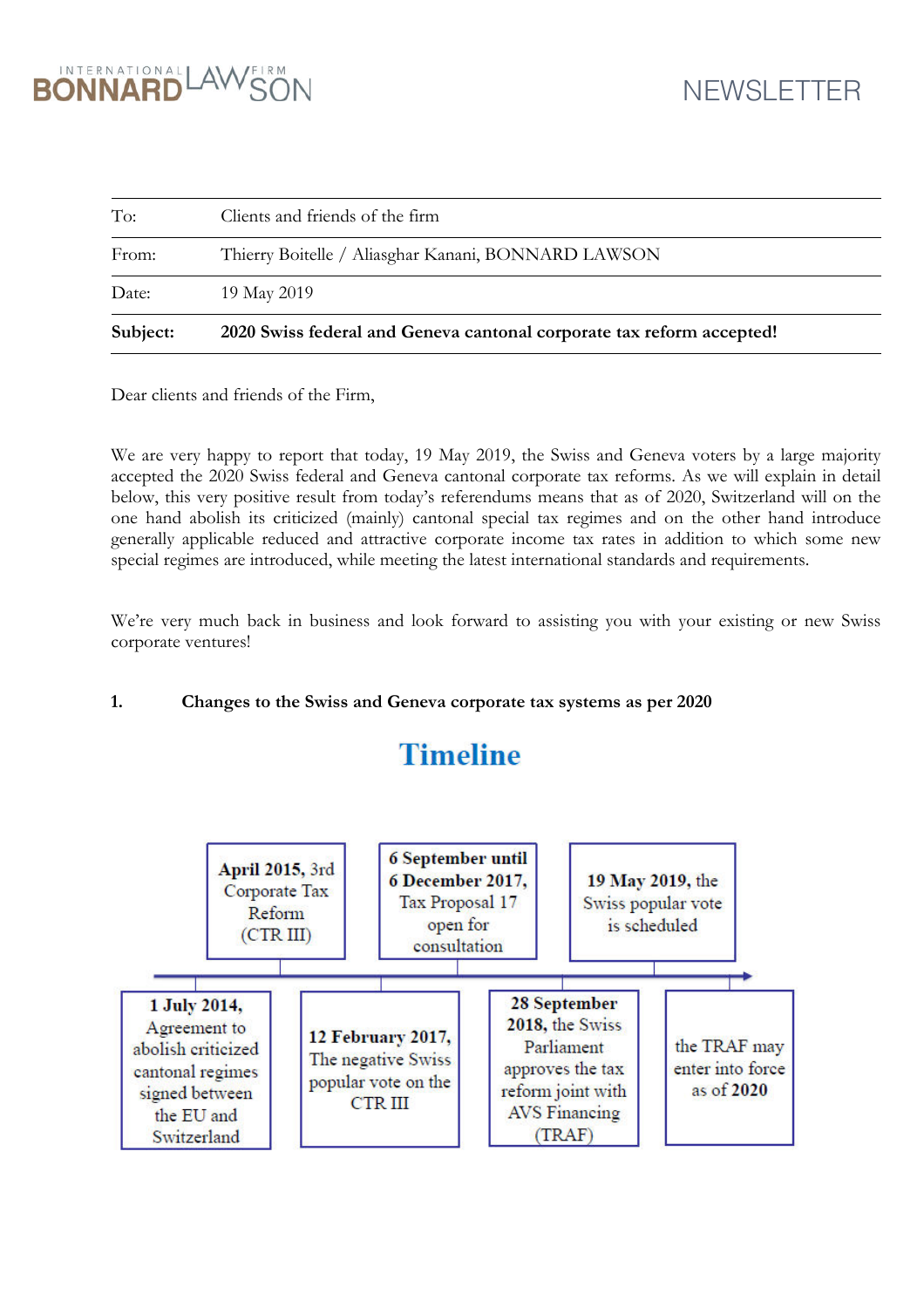



In response to international criticism and strong pressure from the EU and the OECD, **the Federal Act on Tax Reform and AHV Financing (TRAF) abolishes as per 31 December 2019 the current corporate tax privileges for (i) base, auxiliary, domicile or mixed companies, (ii) holding companies, (iii) finance branches and (iv) principal companies.** 

At the Swiss federal level, on 14 June 2016, the Swiss Parliament accepted the law on the previous socalled 3<sup>rd</sup> Corporate Tax Reform (CTR III). However, the Swiss people rejected it by popular vote (referendum) in February 2017.

After the rejection of CTR III, it was largely undisputed that a new tax reform law proposal should be brought into balance with social equality. The Swiss Federal Council originally intended to achieve this by increasing family allowances. Since this measure would not have benefited the entire population by any stretch, Parliament decided in favour of linking corporate tax reform with supplementary financing for AHV, i.e. the first pillar of Old Age Pension Insurance and TRAF was born.

In the spring of 2018, the TRAF law proposal was introduced in Parliament. The bill was adopted by Parliament in the final vote on 28 September 2018. Today, the Swiss voters accepted TRAF by a large two-third majority and the reform can now enter into force on 1 January 2020.

At the Geneva cantonal level, on 17 October 2018, the Geneva State Council adopted the cantonal draft law for the implementation of the TRAF. On 11 December 2018, the Geneva Parliament's tax commission approved the draft law for the cantonal implementation of TRAF, which has now been accepted by the Geneva voters on 19 May 2019.

As a result, the TRAF corporate tax reform introduces the following measures as per 2020:

- a. **TRAF abolishes** as per 31 December 2019 the current **corporate tax privileges** for (i) base, auxiliary, domicile or mixed companies, (ii) holding companies, (iii) finance branches and (iv) principal companies. In this context, please note that the Swiss Federal Tax Administration (FTA) no longer apply the practices of principal companies and Swiss Finance Branches to new companies **since 2019**.
- b. **Reduction of the effective corporate income tax rates** The cantons have the option to reduce the effective cantonal corporate income tax rate. Each canton should decide which rate should be applicable.

As of 2020, the **canton of Geneva** provides for an effective general cantonal corporate income tax rate of **13.99%** (with an absolute minimum of 13.48%).

The **canton of Vaud** already reduced its corporate income tax rate from 23.5% (Lausanne) to **13.79% since 2019** (and approved by popular vote on 20 March 2016 with an astonishing majority of 87%).

c. **Reduction of capital tax for companies** – the TRAF allows cantons to introduce reduced capital tax rates for qualifying participations, patent box assets and intra-group loans. Cantons were already allowed to credit the corporate income tax against the capital tax.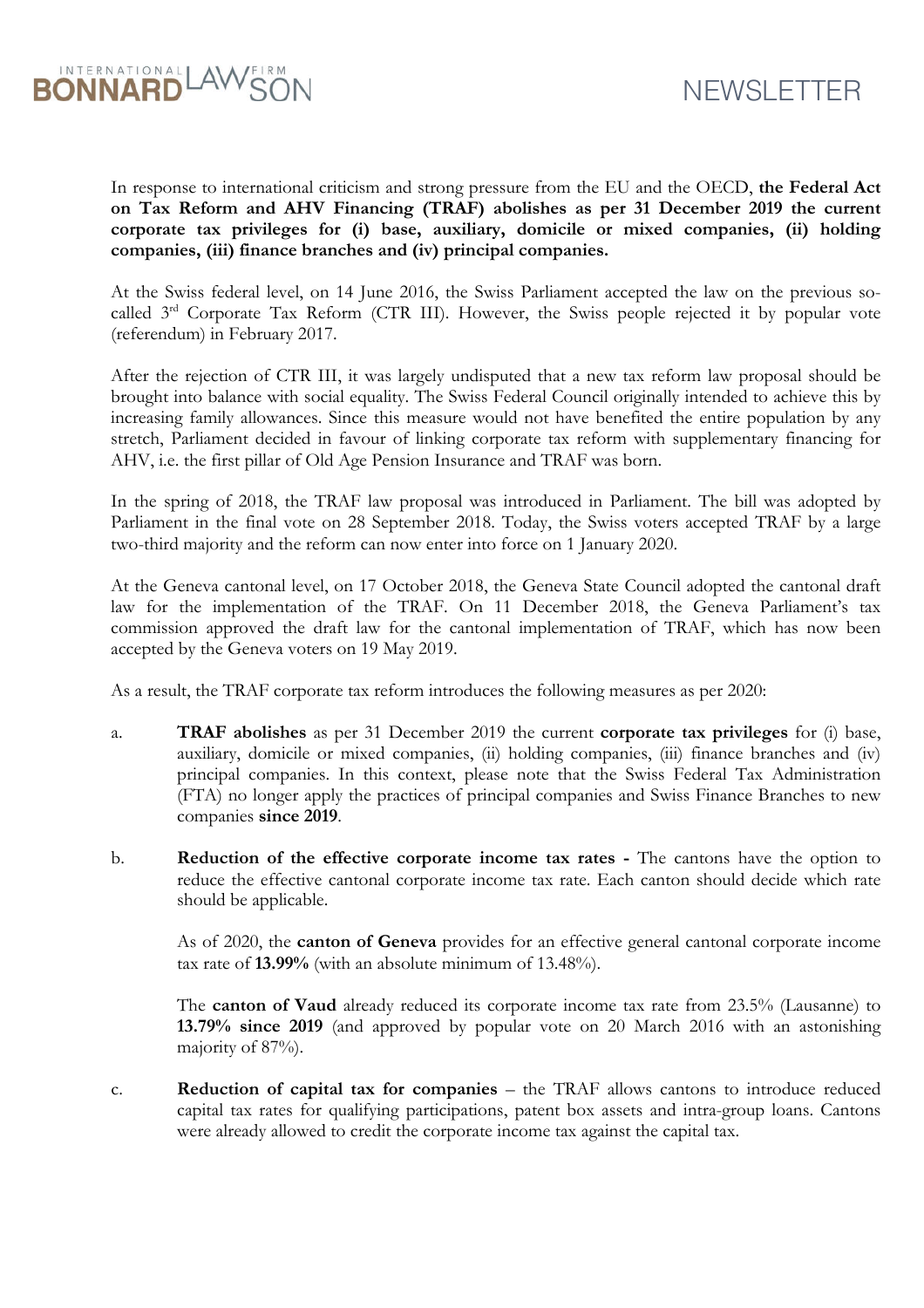

As per 2020 the canton of Geneva introduces (i) a special reduced capital rate of 0.0012% for the above-mentioned qualifying assets and (ii) a progressive credit of corporate income tax against capital tax. As of the tax year 2024, 100% of the corporate income tax may be credited against the capital tax. In other words, in case of sufficient profits, no capital tax will be due anymore.

Today, the canton of Vaud already provides for a full credit of corporate income tax against capital tax.

d. **Patent box –** as per 1 January 2020 a patent box is introduced **at the cantonal tax level** providing for privileged taxation of income from patents and similar IP rights. The tax privilege consists of **an exemption from cantonal tax of up to 90% of qualifying IP income**. The cantons are free to apply a lower exemption. The **OECD's nexus approach for IP regimes** will be applied in the sense that IP income is only qualifying to the extent that the taxpayer demonstrates the income results from R&D expenses incurred by it. This means that income derived e.g. from acquired IP will not qualify for the patent box exemption. Individual enterprises (independents) will also be able to benefit from the new Swiss patent box regime.

The canton of Geneva also introduces the new OECD compliant restricted Patent Box, but the Geneva Reform provides that qualifying income from patents would benefit only from a reduction of up to 10%.

e. **Research & development (R&D) incentives at the cantonal tax level -** With the aim to promote Swiss based research & development activities, the cantons are given the possibility to apply **a special super-deduction for Swiss research and developments expenses up to maximum 150%.** The cantons are free to enact these new R&D tax incentives as per 1 January 2020 or not, but if they do, such incentives will also apply to individual enterprises (independents).

As per 1 January 2020, the canton of Geneva introduces a super-deduction of 150% (i.e. the allowed maximum) for Swiss R&D expenses.

- f. **Notional interest deductions**  As of 2020, TRAF allows cantons to introduce notional interest deductions (NID) provided the effective overall corporate income tax rate in the capital city of the canton is at least 18.03%. Based on current legislation and law proposals, this will only be the case in the canton of Zurich (which aims for an effective rate of 18.2%) and this special provision is therefore also referred to as a "Lex Zurich".
- g. **Step-up and tax treatment of hidden reserves, both at the federal and the cantonal tax levels - Hidden reserves and goodwill** which have been created when a company was still abroad or which relates to the relocation of assets or functions into Switzerland, **can be capitalized (stepped-up) in the tax balance sheet** without immediate taxation. Similarly, such hidden reserves and goodwill will be taxed immediately if the company, assets or functions leave Switzerland or will otherwise no longer be subject to Swiss tax (e.g. in the case of liquidation).

For newly arriving companies, the step-up remains tax-free and the hidden reserves can subsequently be amortized in the following years (e.g. goodwill depreciation over 10 years), resulting in substantial tax reductions.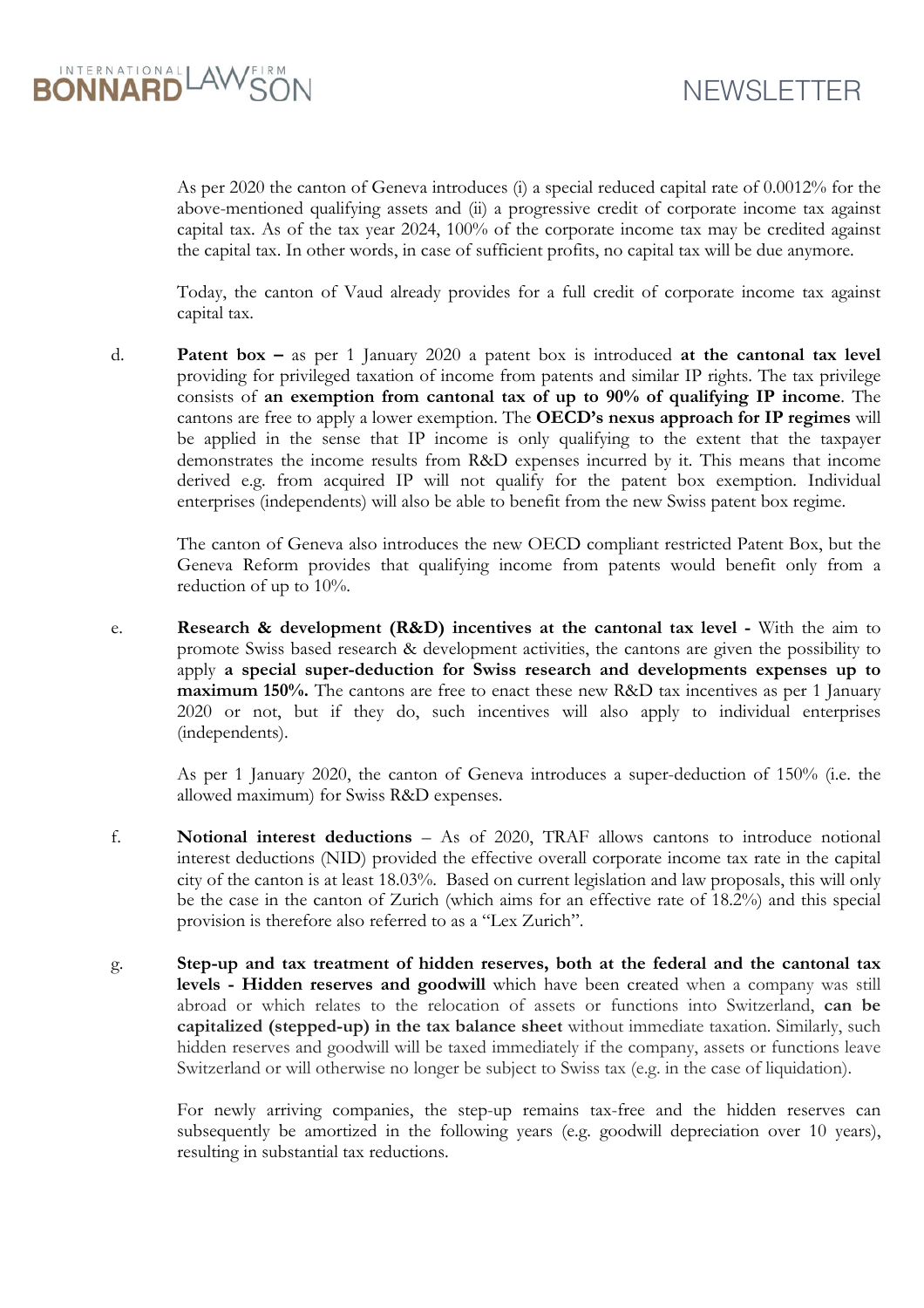

**For existing Swiss resident companies currently enjoying a cantonal tax privilege,** the hidden reserves must be determined by way of a special assessment by the cantonal tax authorities at the moment of entry into force of TRAF, i.e. as per 1 January 2020. Such hidden reserves must then be separately taxed (at reduced rates) if and to the extent they are realized **within a 5-year transitory period** following the entry into force of TRAF, i.e. up to and including the tax year 2024.

The Geneva Reform provides for a special reduced rate of 13% applicable for the abovementioned hidden reserves.

h. **Increase in of dividend taxation for individual substantial** shareholders (10% or more): Direct federal tax: 70% tax base - Cantonal level: minimum 50% tax base (as a financing and compensation measure)

The Geneva 2020 Reform provides for a base of 70% (private assets) and 60% (business assets).

- i. AHV supplementary financing of around CHF 2 billion. CHF 1.2 billion due to the increase in salary contributions (0.3 percentage points) and CHF 0.8 billion due to the increase in the federal AHV contribution and waiver of the Confederation's share of the percentage point of VAT earmarked for demographic change.
- j. **Transposition adjustments**: anti-abuse provisions in the law treat a Transposition as a taxable private capital gain by exception (as private capital gains are normally exempt from tax in Switzerland). Transposition occurs when an individual sells participation rights to a company in which he or she holds a controlling stake of at least 50% ("sale to oneself"). The current statutory regulations provide for a "de minimis limit", i.e. they apply only when at seller transfers at least 5%. Apparently major Transpositions occurred with transfers below the 5% threshold, which Parliament perceived as a tax abuse and therefore this threshold is now abolished by TRAF, with the consequence that as of 2020 any "sale to oneself" will lead to capital gains taxation.
- k. **Adjustments to the capital contribution principle**: As of 2020, Swiss listed companies must also distribute a one-franc (taxable) dividend for each franc must distributed (free of tax) from the capital contribution reserves. This will result in additional receipts for the Confederation, cantons and communes. In Parliament, these additional receipts were estimated at CHF 150 million. Certain exceptions apply to restructurings and to foreign companies moving to Switzerland.

\* \* \*